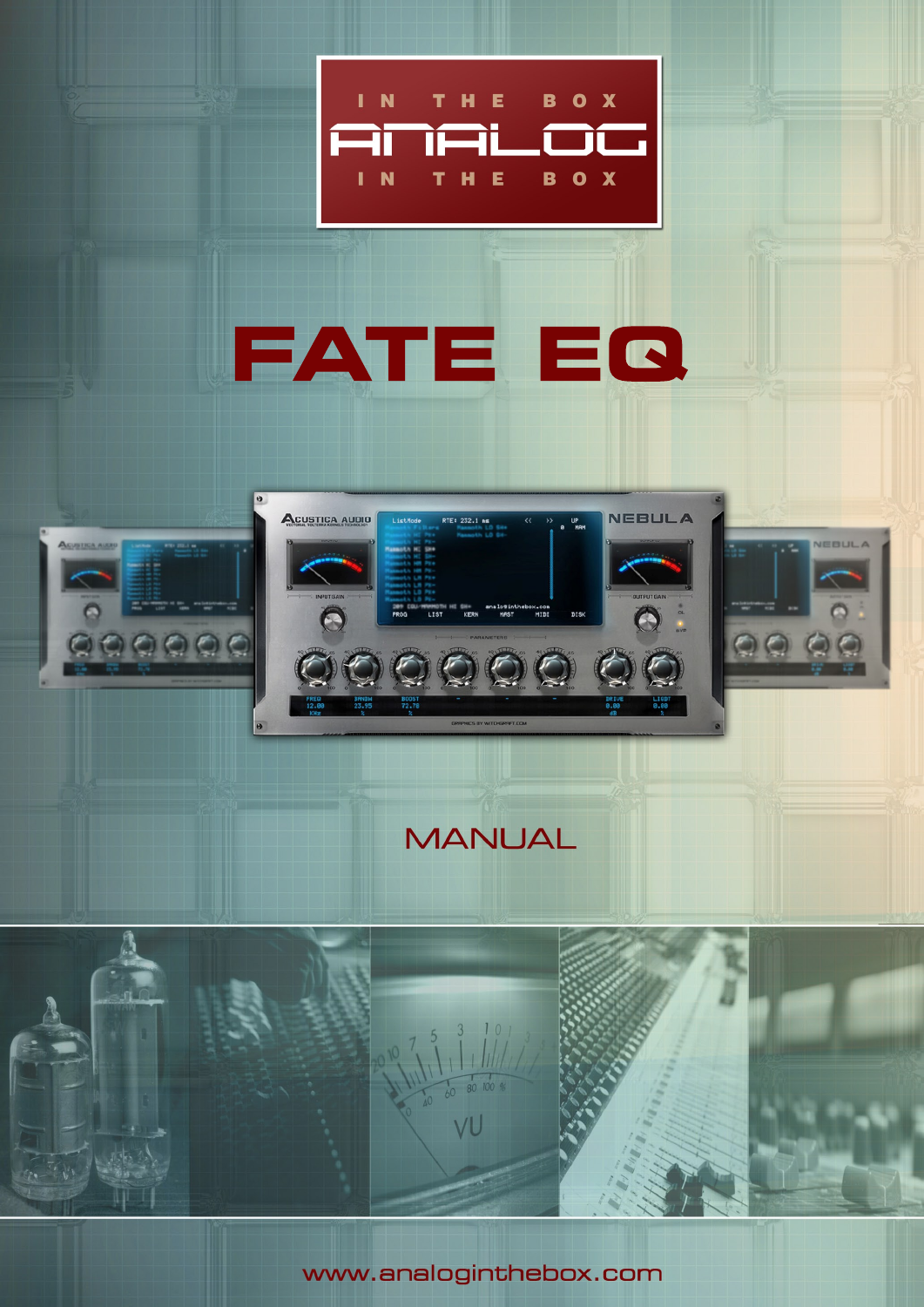## **1. Introduction**

Welcome and thank you for purchasing one of the most superior equalizer libraries available for Nebula: The "Fate EQ".

We hope our software will help to make your mixes sound more pleasant, unique and analog. If you have any trouble with our software please do not hesitate to contact us:

support@analoginthebox.com

We will be glad to help!

#### **2. System requirements**

In order to use our software you need at least:

- 150MB free disk space
- Up to 165MB **free** Ram
- Nebula2 or Nebula3(Pro) with installed commercial license

We highly recommend using a Dual-Core (or better) CPU so that you will be able to run a lot of Fate EQ instances simultaneously.

Our impressive sounding EQ is intended for modern, powerful DAWs and has a relatively high system usage.

If you require Fate EQ to cause less CPU usage, please contact our customer support. Certain settings could reduce the system usage.

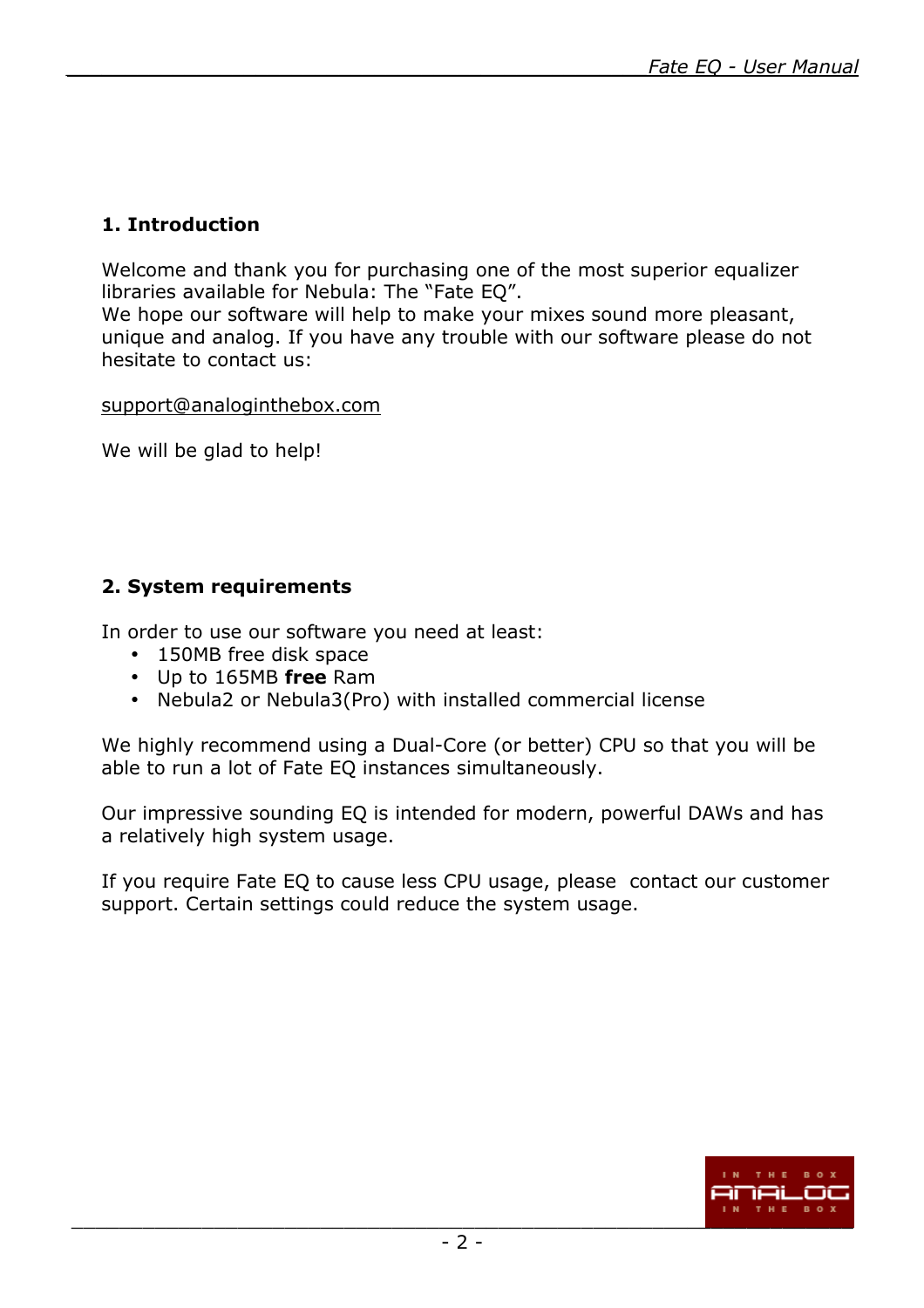## **3a. Installation (PC)**

The installation is fairly straightforward:

- Start the installer and read the End-User-License-Agreement ("EULA") carefully before you agree and proceed!
- You need to choose 2 different paths:

The first one is your "nebulatemprepository" directory where your programs and vectors will be copied to.

The second is the directory where this manual and the uninstaller will be saved.

Our installer will automatically detect the correct path of your "nebulatemprepository" as well as your standard "Program Files" directory. If, for any reason, this does not happen, please be sure that you manually select the correct folders.

- In the next step Start Menu shortcuts will be created. If you wish to skip this step just check the "Do not create shortcuts" button in the lower left corner.
- Finally click on the "Install" button and the installer will do the rest. Please be patient as this process could take a few minutes.

# **3b. Installation (Mac)**

- Open / mount the disk image
- Run the included installer package
- Please read the End-User-License-Agreement ("EULA") carefully before you agree and proceed!
- Enter your administrator password when asked for and start the installation.
- (Optional): Copy the manual to your hard disk.

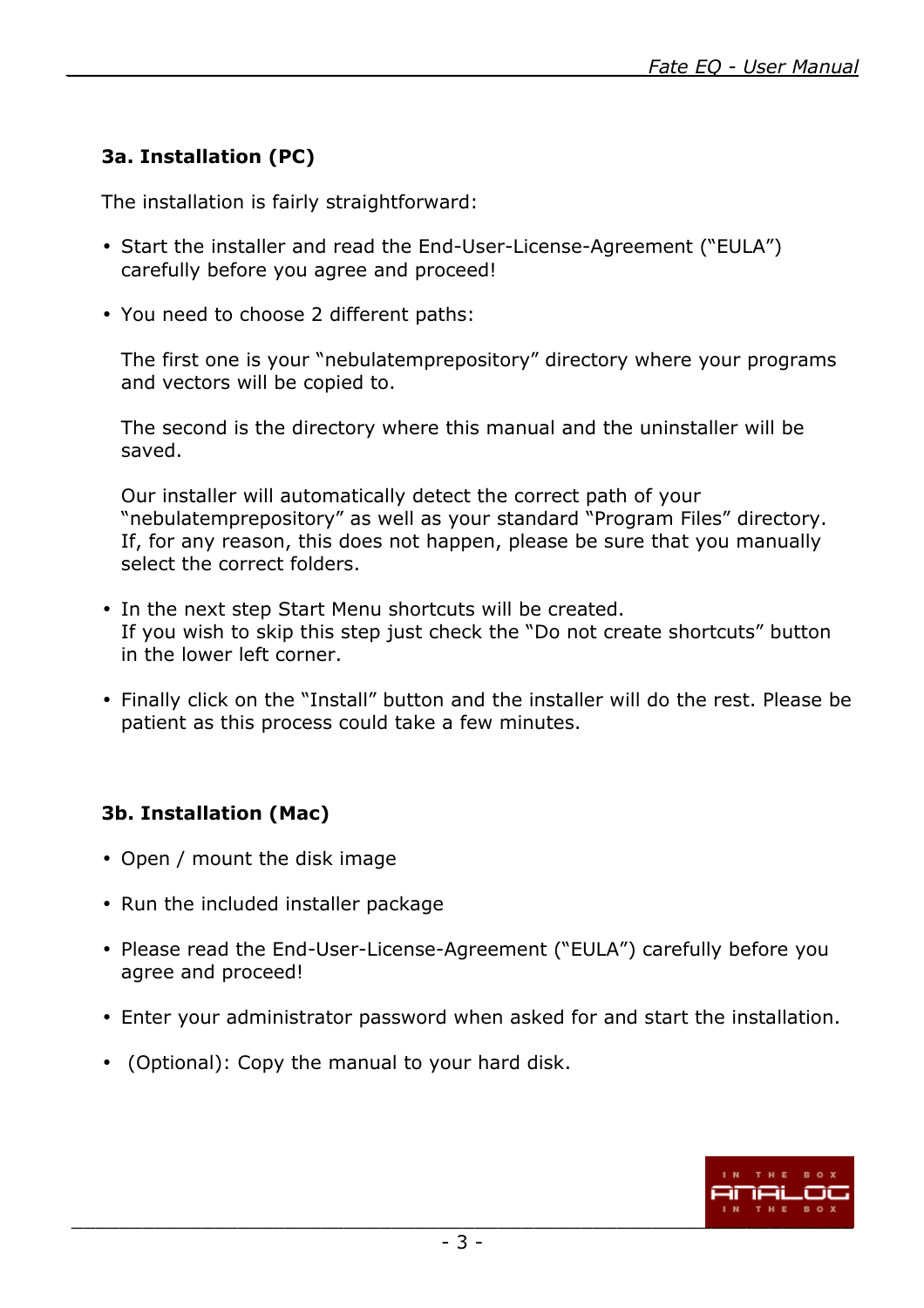## **4. Authorization**

Before you can start using Fate EQ you will need to authorize the library in a few simple steps:

- Open Nebula in your DAW
- Load a preset that is included in the Fate EQ library.
- Loading this program will fail Nebula will load its internal "init" program instead and create a challenge file ("FATEEQ.SER") in your nebulatemprepository (**\***) folder.
- Log in to the analoginthebox.com website, navigate to "My Account" and click the "authorize" button for Fate EQ.
- Upload your challenge file and wait until your authorization file has been created.
- Close the window, click on the "download.AUT" button and download your authorization file ("FATEEQ.AUT") (**\*\***)
- Copy the file to your nebulatemprepository folder where the challenge file is located.
- You have successfully authorized Fate EQ!

(\*) The nebulatemprepository folder location can vary for PC users. For Mac users it is usually: /Library/Audio/Presets/AcusticaAudio/Nebula3

(\*\*) PC users can download and use a license installer instead of copying the authorization file manually.

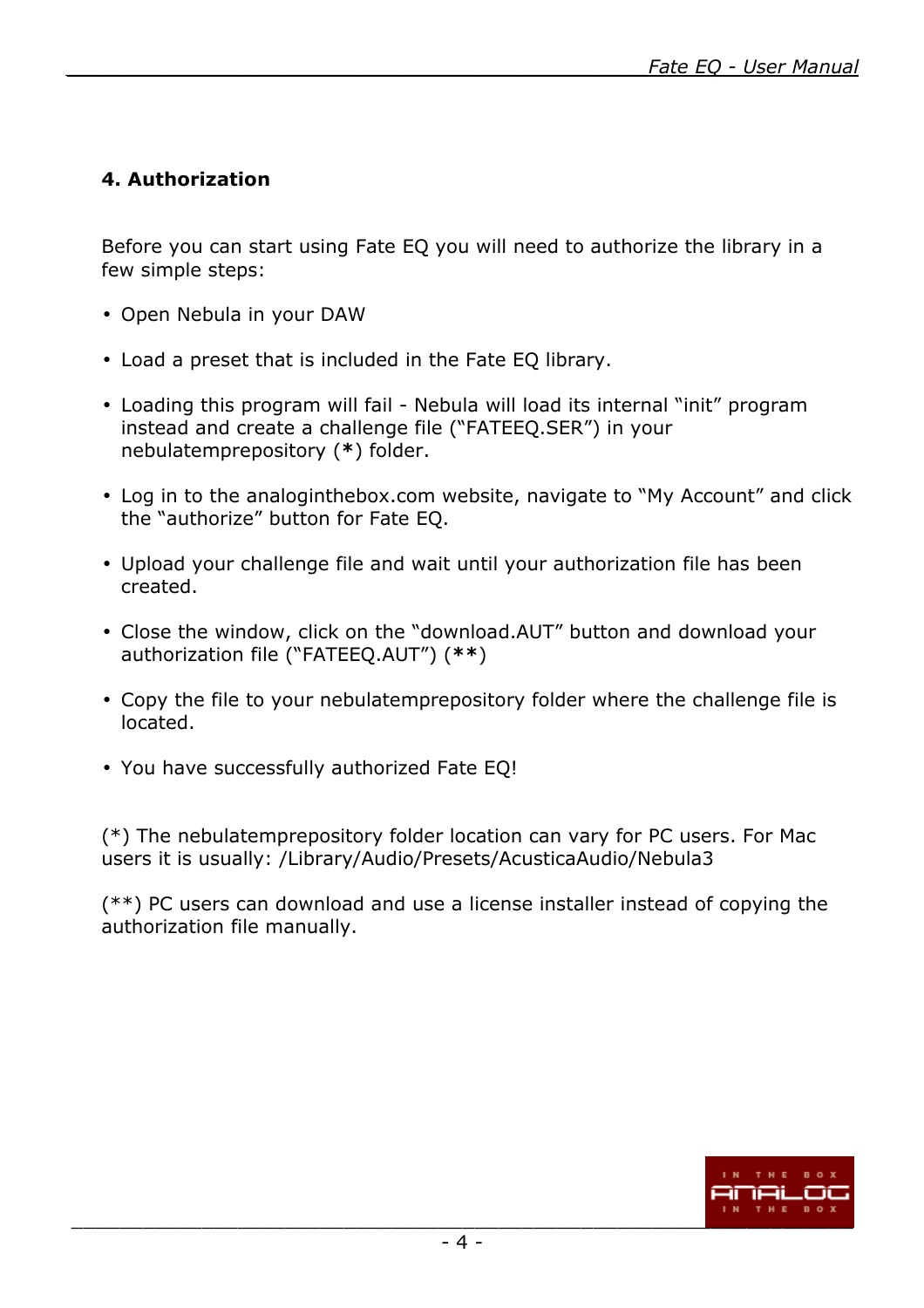## **5. About Fate EQ**

The Fate EQ library is based on one of the most famous console modules ever. Designed in the 1970s, and still one of the most desirable modules in the world: The Neve 1073.

The Fate EQ library has been created by sampling an original unit. No reissue, no clone, just pure vintage sound!

#### **6. The sampling process**

In accordance with the analoginthebox.com philosophy we used only top-notch equipment to create this Nebula library. Prism Sound AD/DA converters and Vovox cables are just the tip of the iceberg.

## **7. List of available programs**

The Fate EQ library includes 14 different Nebula programs:

| Fate EQ Hi      |  |                  |
|-----------------|--|------------------|
| Fate EQ Hi C    |  |                  |
| Fate EQ HPF Hi+ |  |                  |
|                 |  | Fate EQ HPF Hi+C |
| Fate EQ HPF Lo+ |  |                  |

Fate EQ HPF Lo+C Fate EQ Low I Fate EO Kick Fate EO Mid Fate EQ Line In Fate EQ Mid C Fate EQ Low Fate EQ Snare Fate EQ Low C

Fate EQ Hi High-Shelf filter, fixed@ 12KHz Up to 18 db of boost/cut 3Kernels, harmonic distortion available

Fate EQ Hi C High-Shelf filter, fixed@ 12KHz Up to 18 db of boost/cut "Clean" version, no harmonic distortion

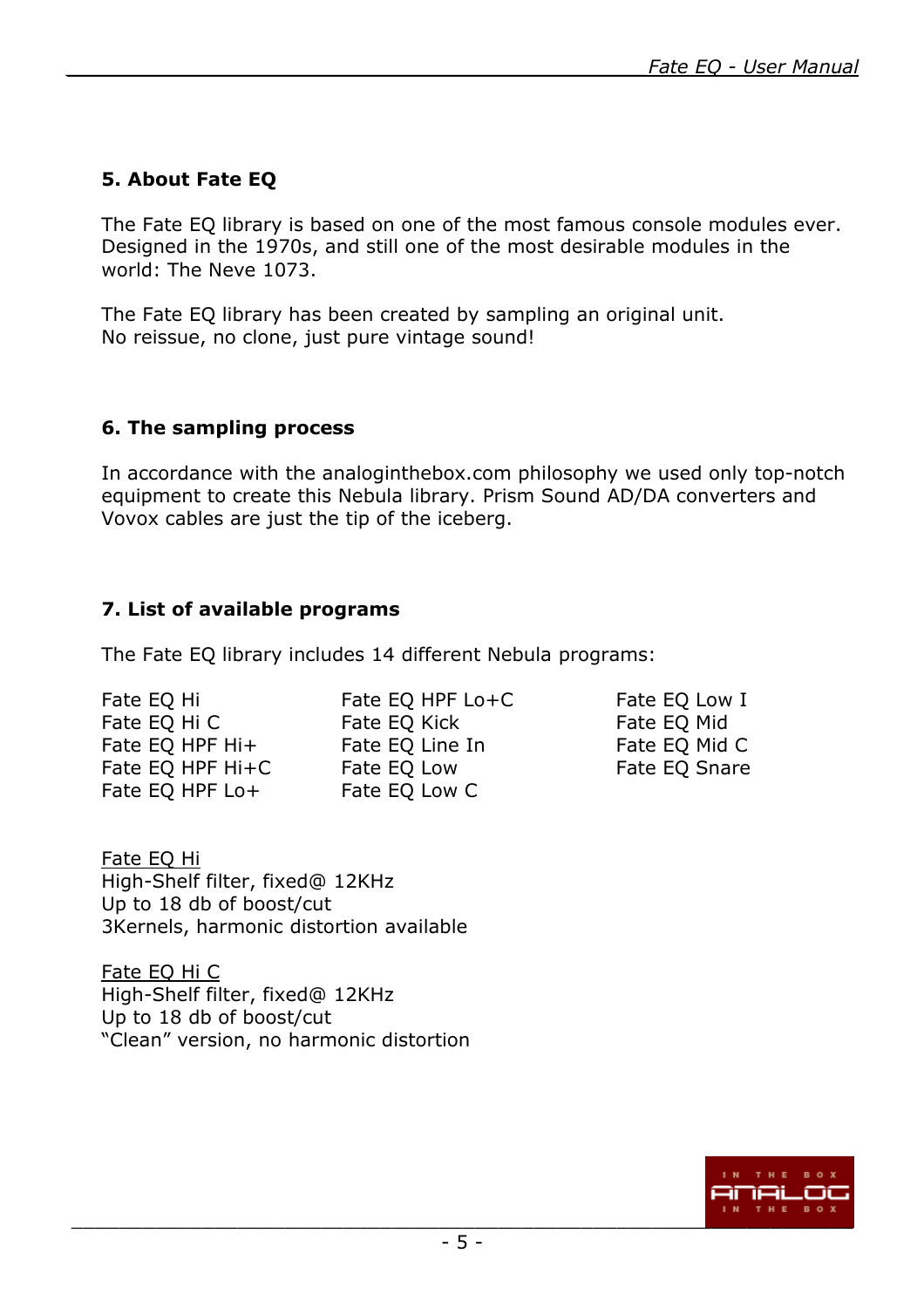Fate EQ HPF Hi+ HPF: Off, 50Hz, 80Hz, 160Hz, 300Hz Up to 8db of boost @12KHz 3Kernels, harmonic distortion available

Fate EQ HPF Hi+C HPF: Off, 50Hz, 80Hz, 160Hz, 300Hz Up to 8db of boost @12KHz "Clean" version, no harmonic distortion

Fate EQ HPF Lo+ HPF: 50Hz, 80Hz, 160Hz, 300Hz Up to 8db of boost @35Hz, 60Hz, 110Hz, 220Hz 3Kernels, harmonic distortion available

Fate EQ HPF Lo+C HPF: 50Hz, 80Hz, 160Hz, 300Hz Up to 8db of boost @35Hz, 60Hz, 110Hz, 220Hz "Clean" version, no harmonic distortion

Fate EQ Kick Low boost  $@60Hz$ , up to  $+10db$ . Mid cut @ 360Hz, up to -10db. High boost @12KHz, up to +7db

Fate EQ Line In Dynamic Program of the bypassed EQ (5 Kernels)

Fate EQ HPF Low Low-Shelf filter, 35Hz, 60Hz, 110Hz, 220Hz Up to 15 db of boost/cut 3Kernels, harmonic distortion available

Fate EQ HPF Low C Low-Shelf filter, 35Hz, 60Hz, 110Hz, 220Hz Up to 15 db of boost/cut "Clean" version, no harmonic distortion